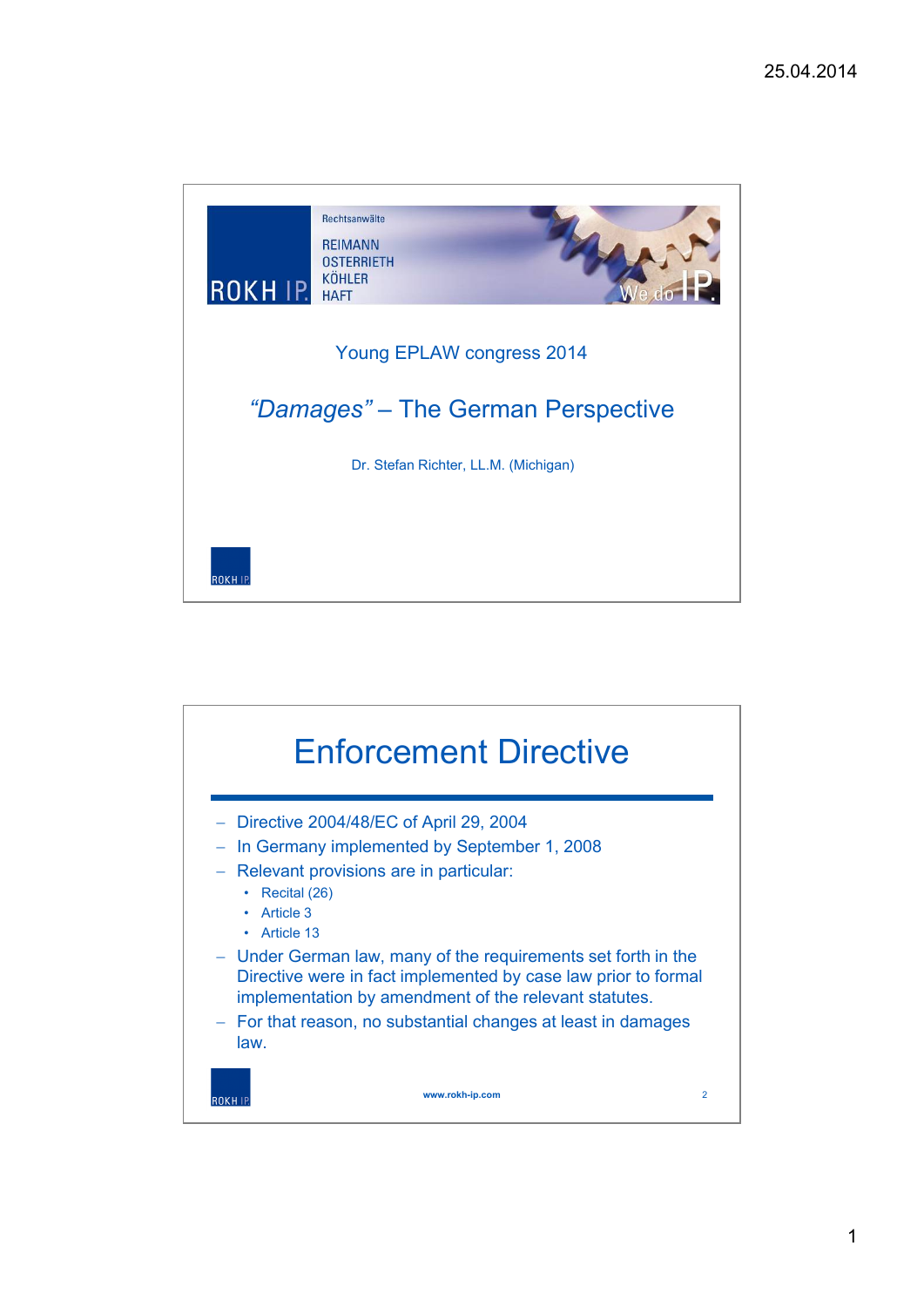

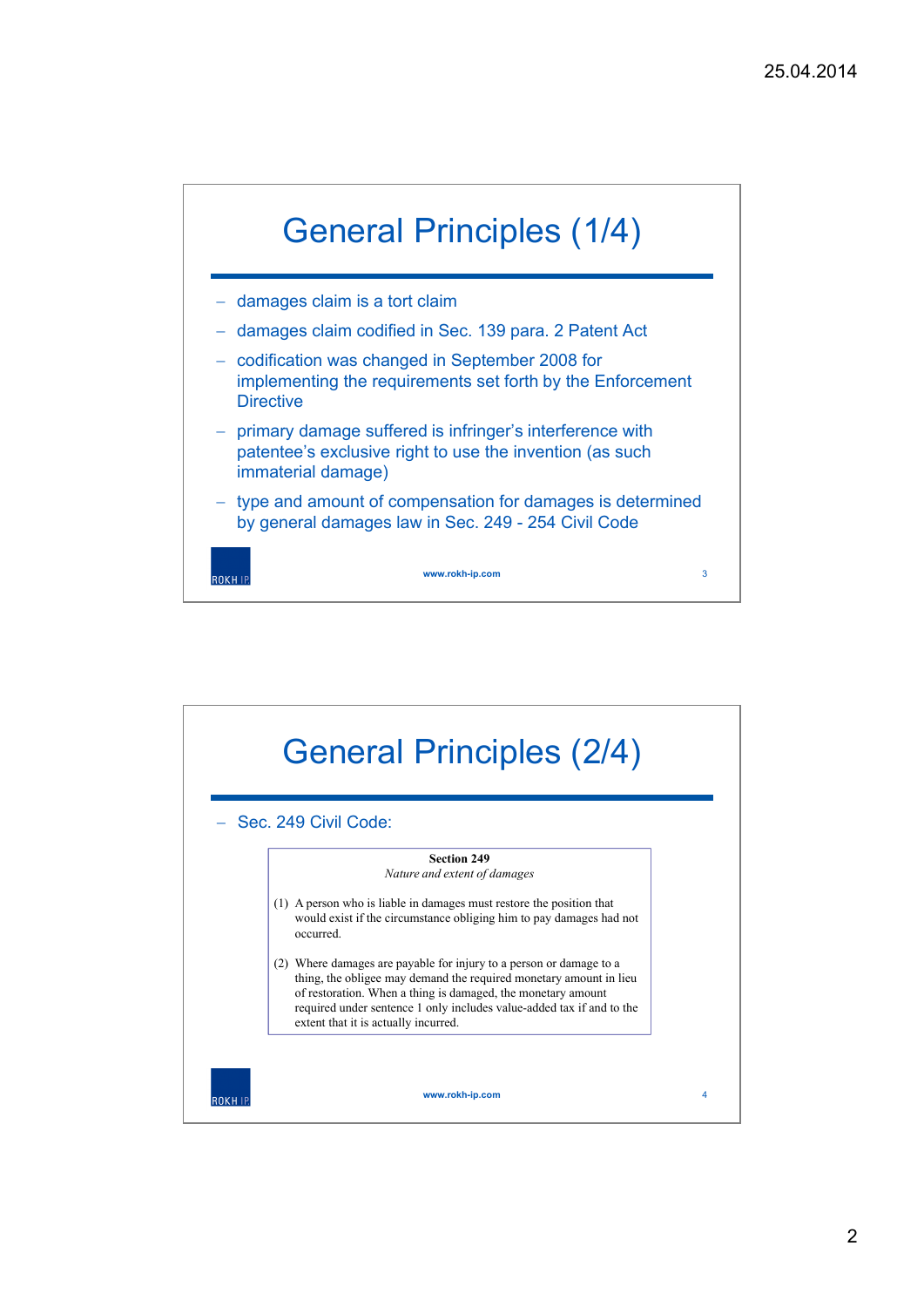

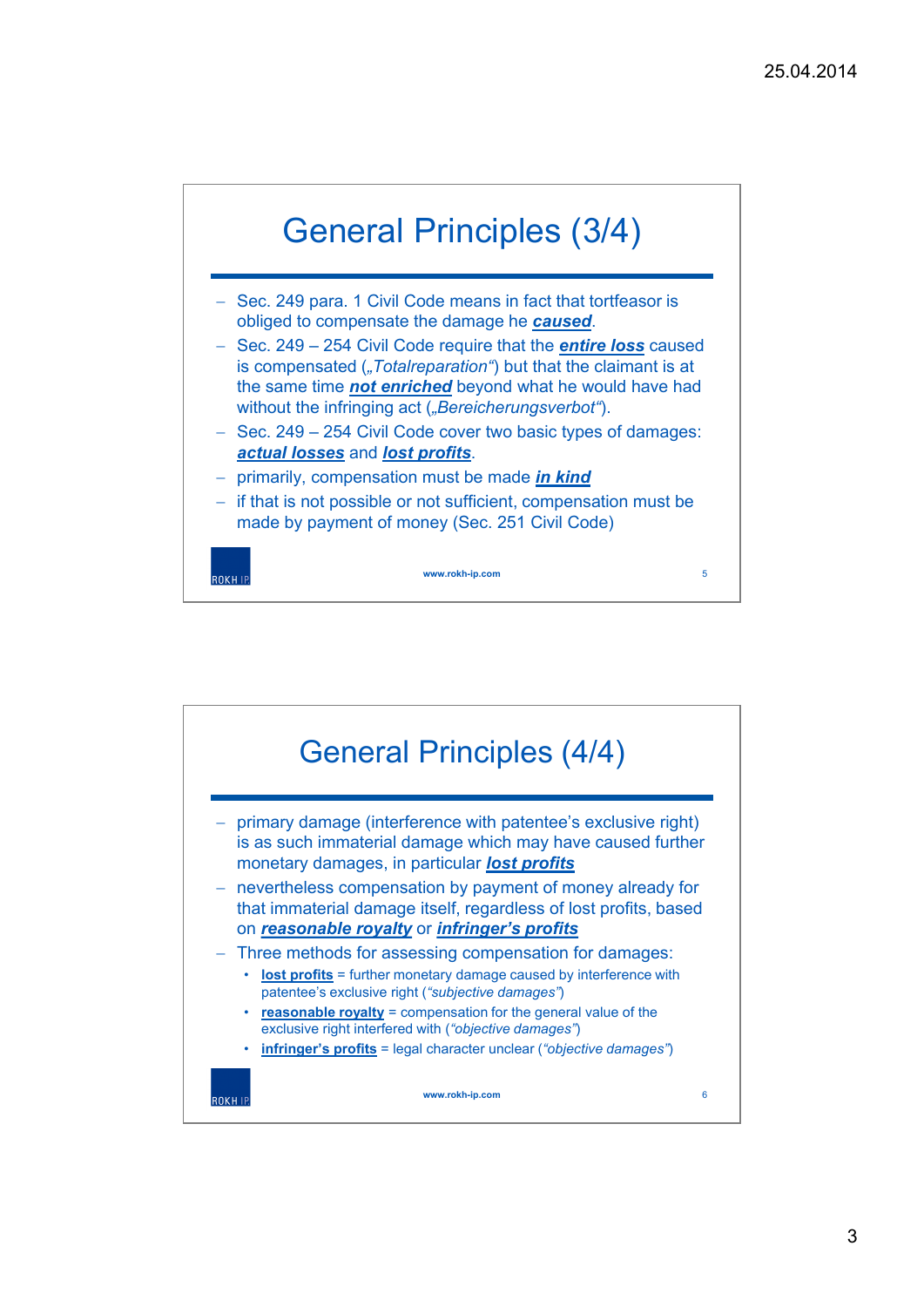

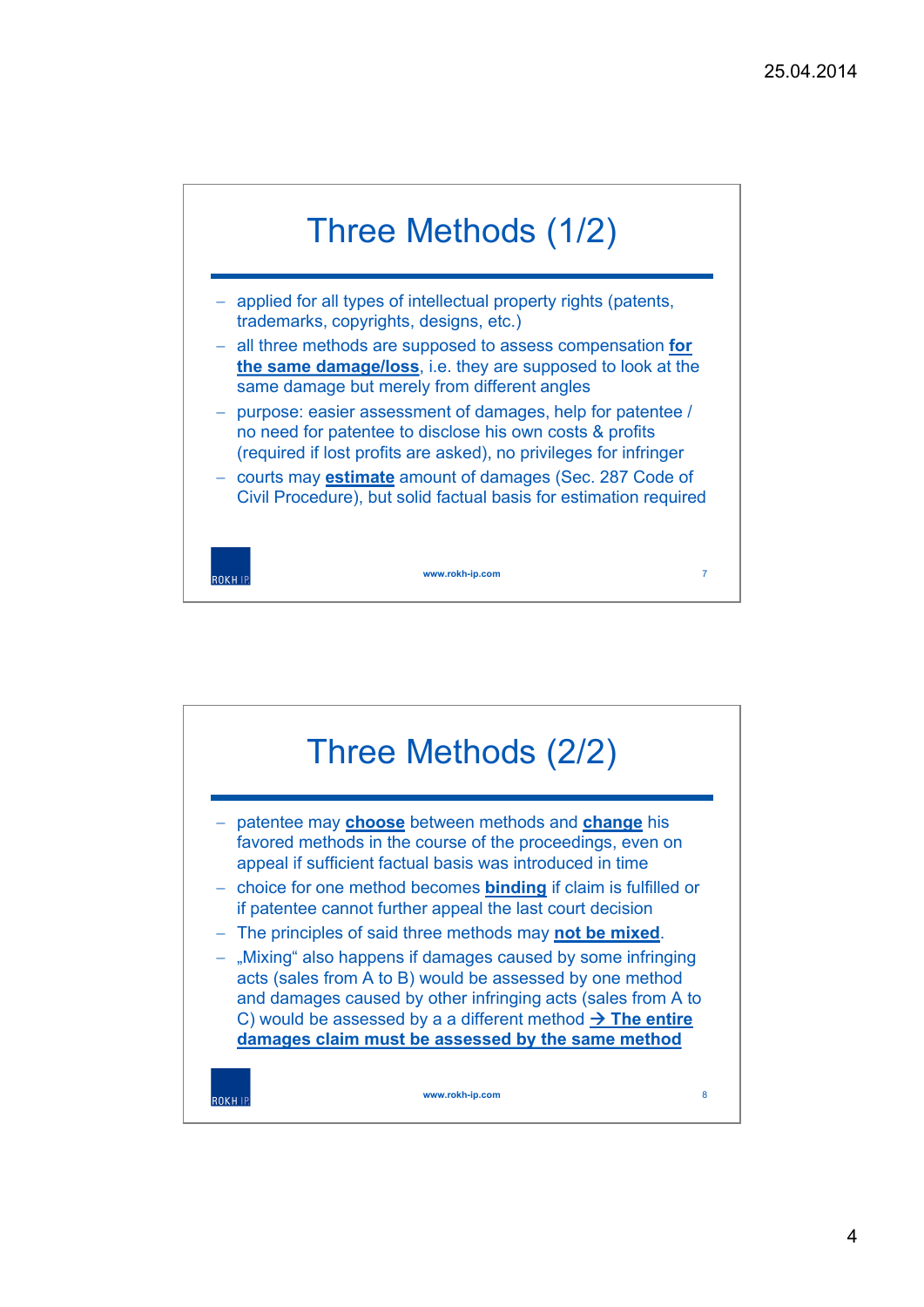

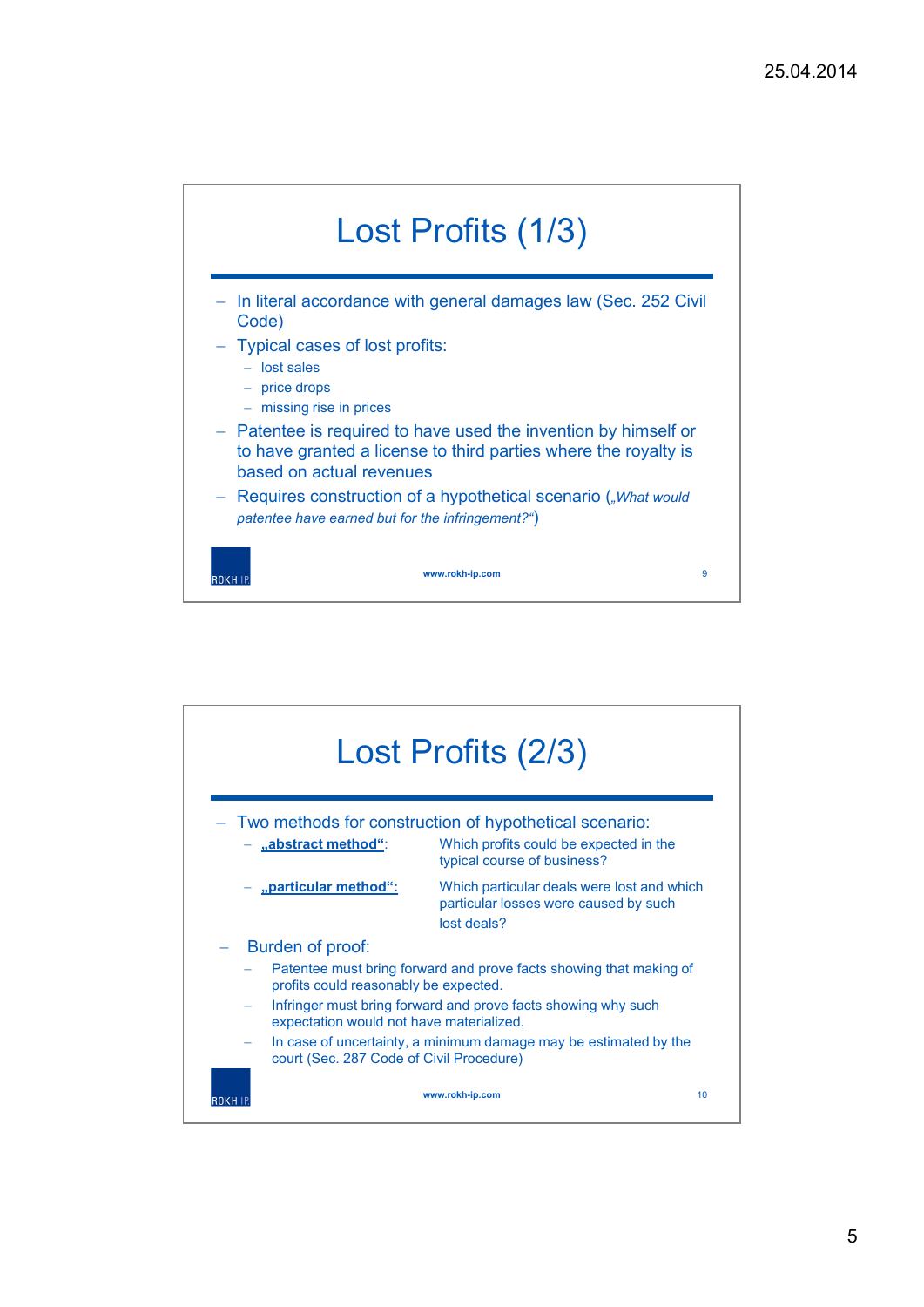

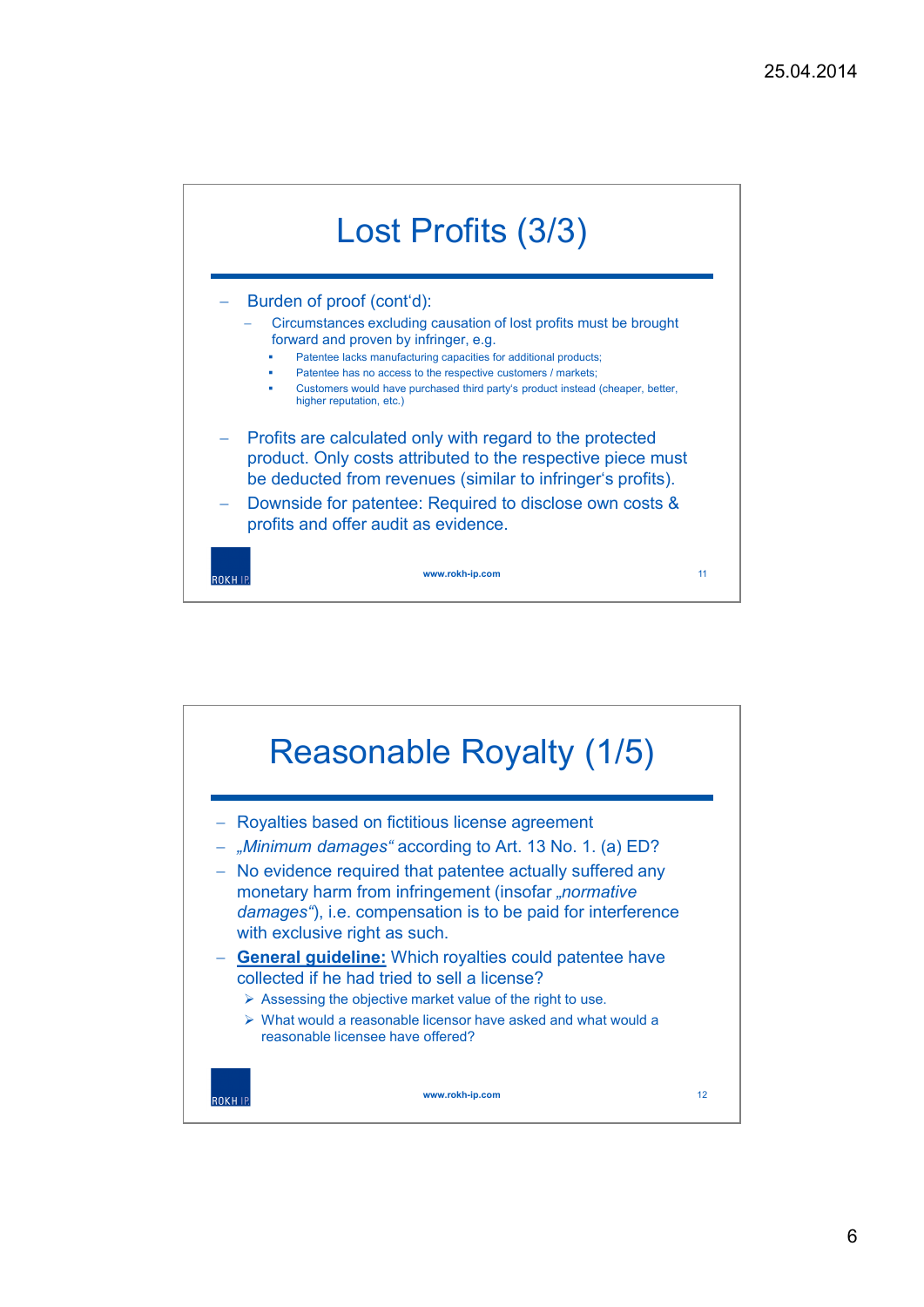

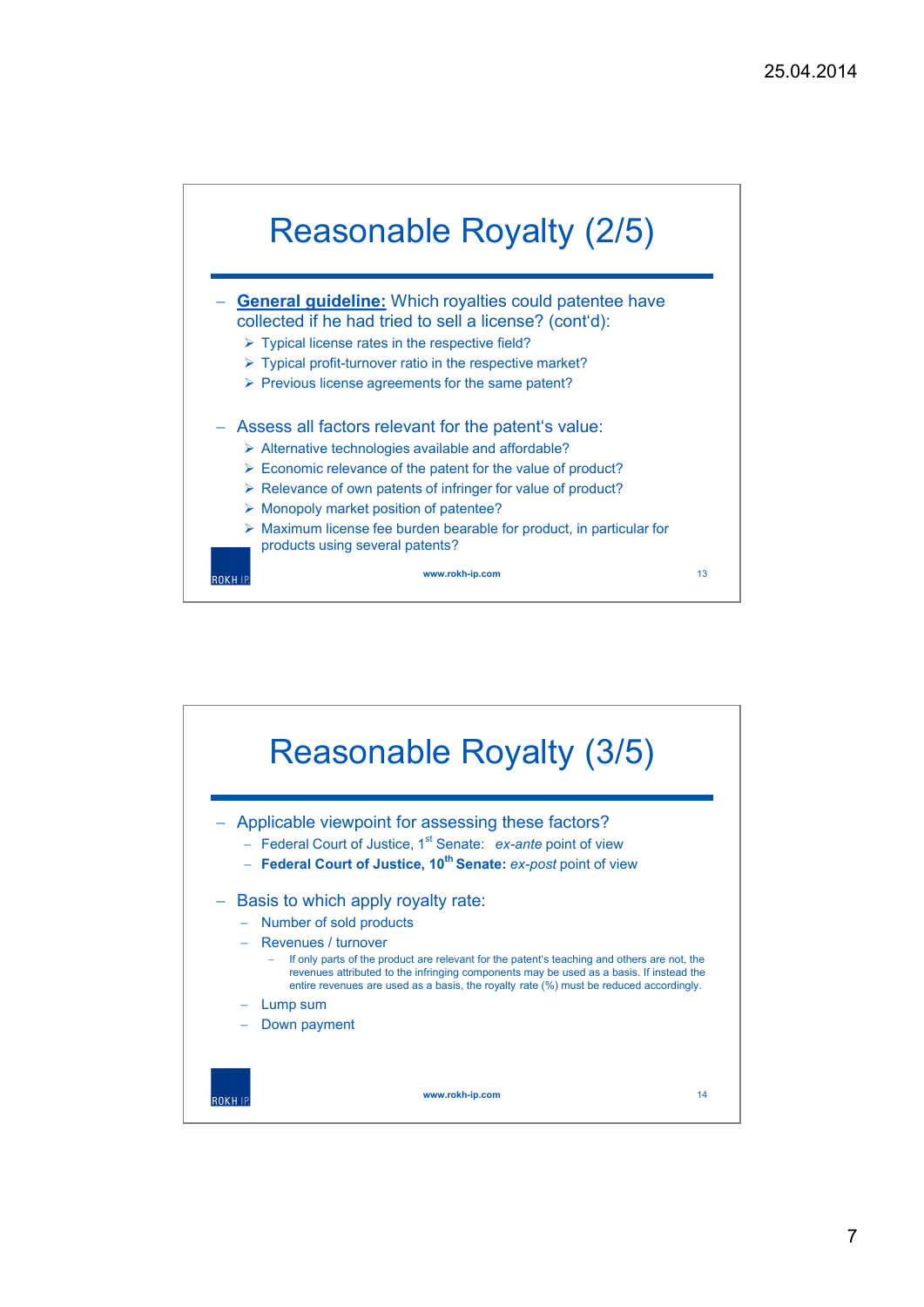

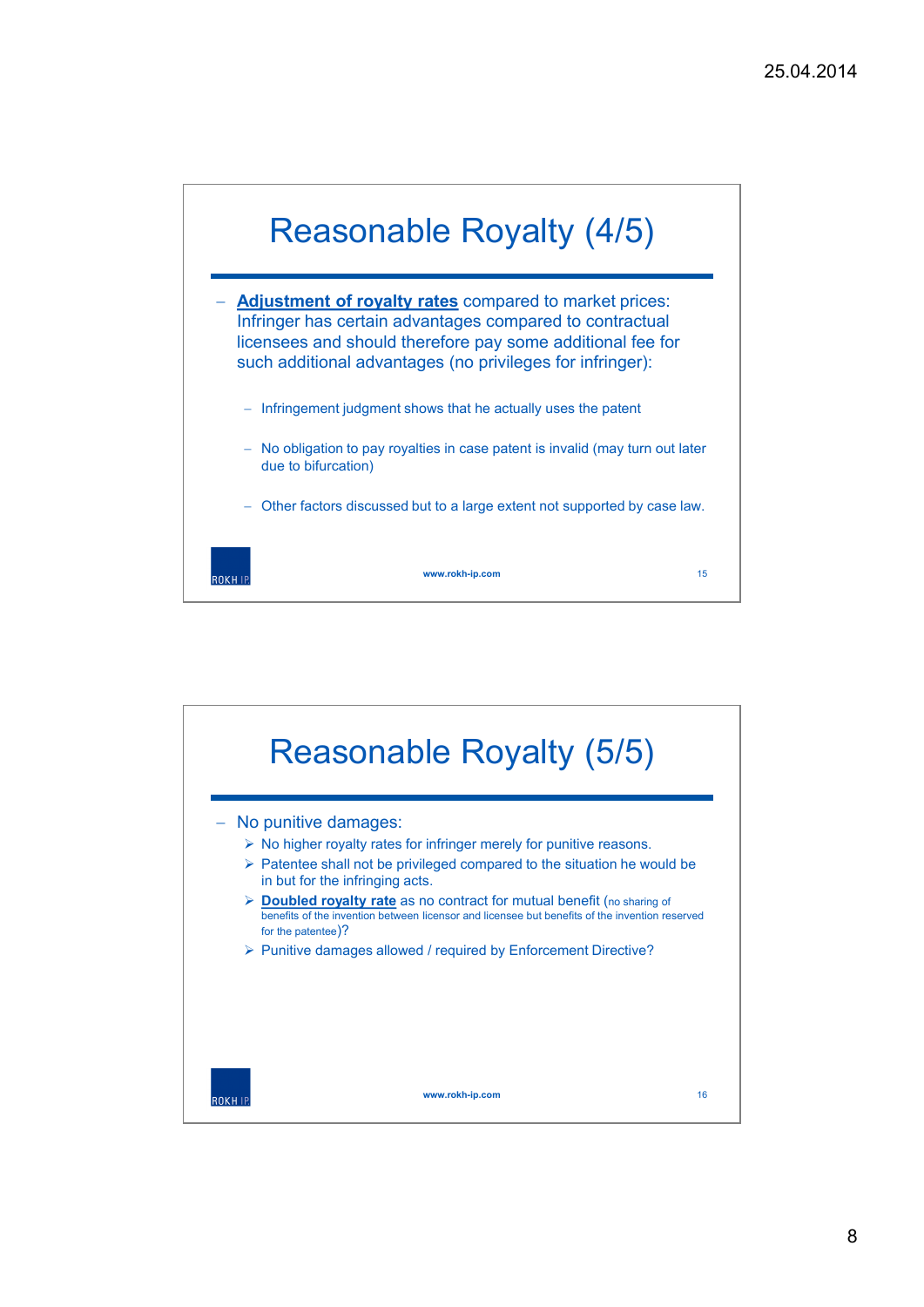

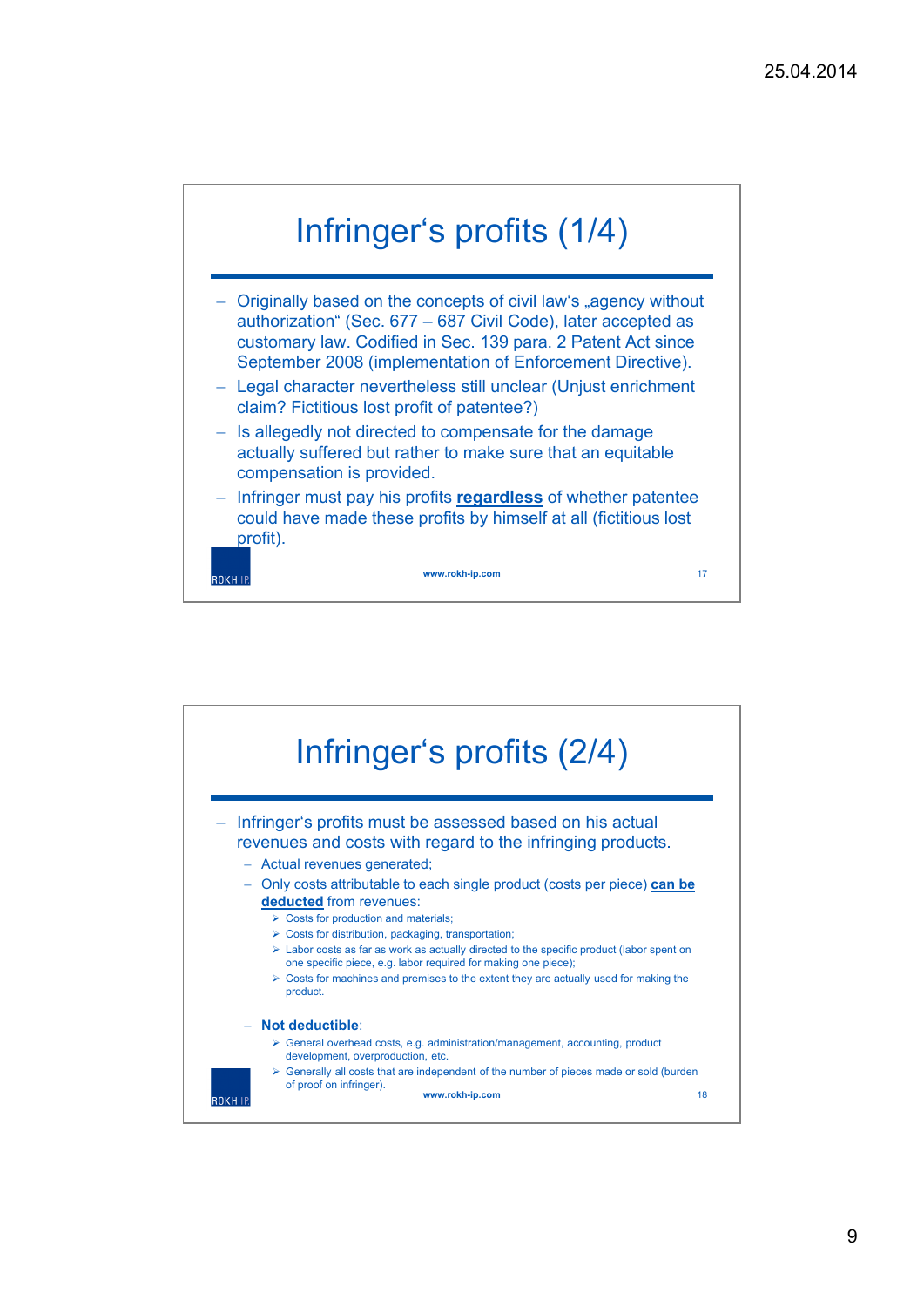

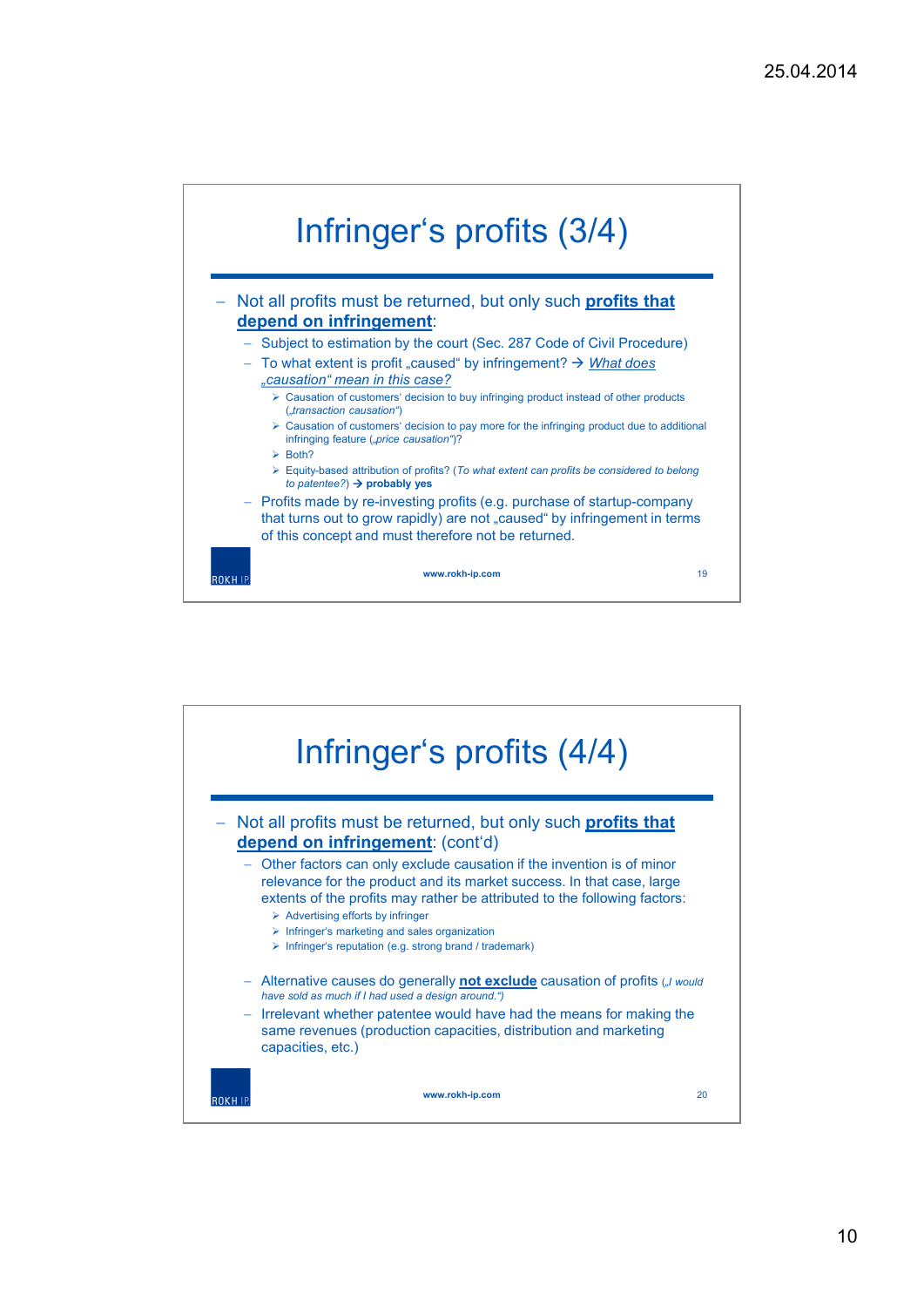

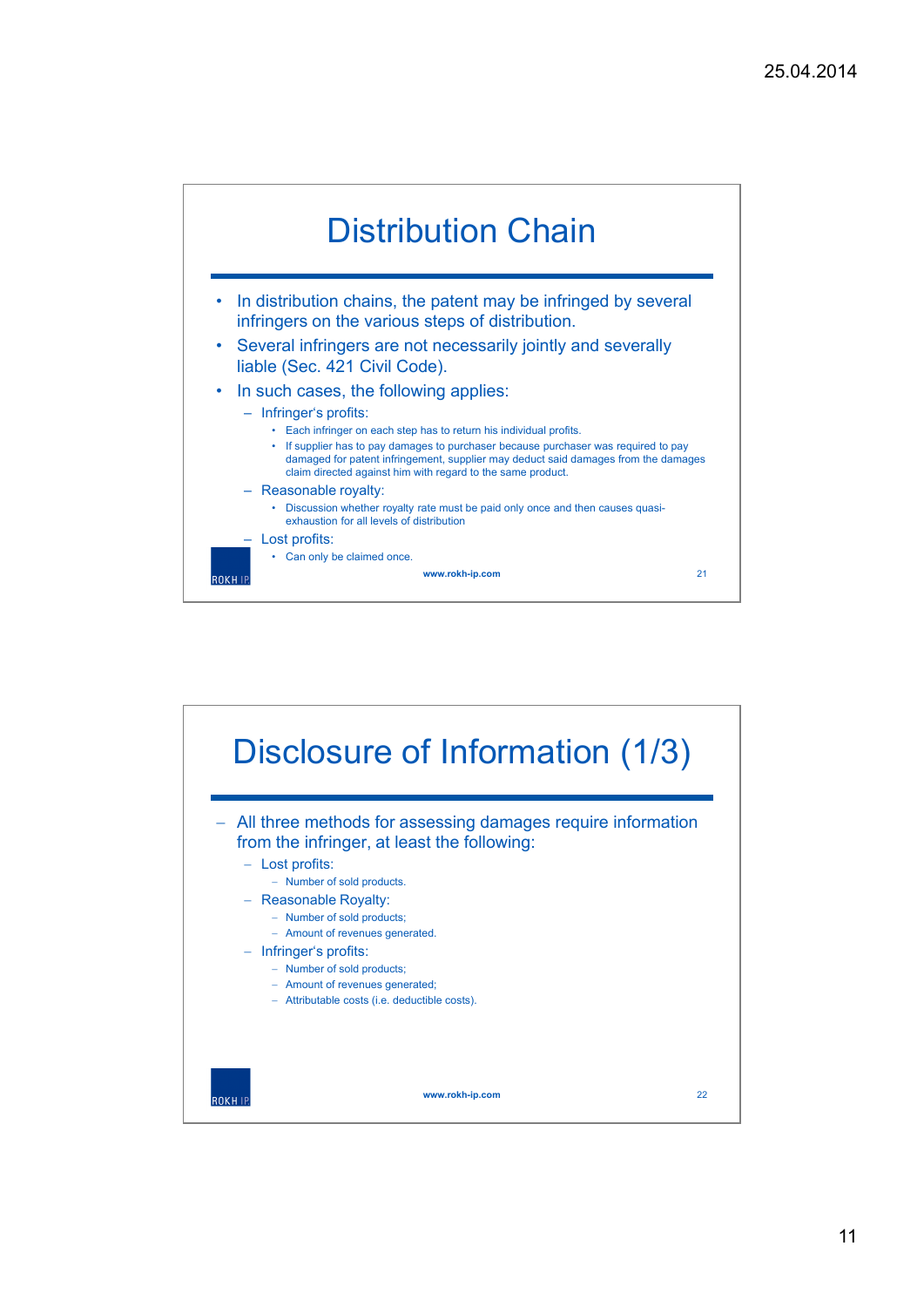



12